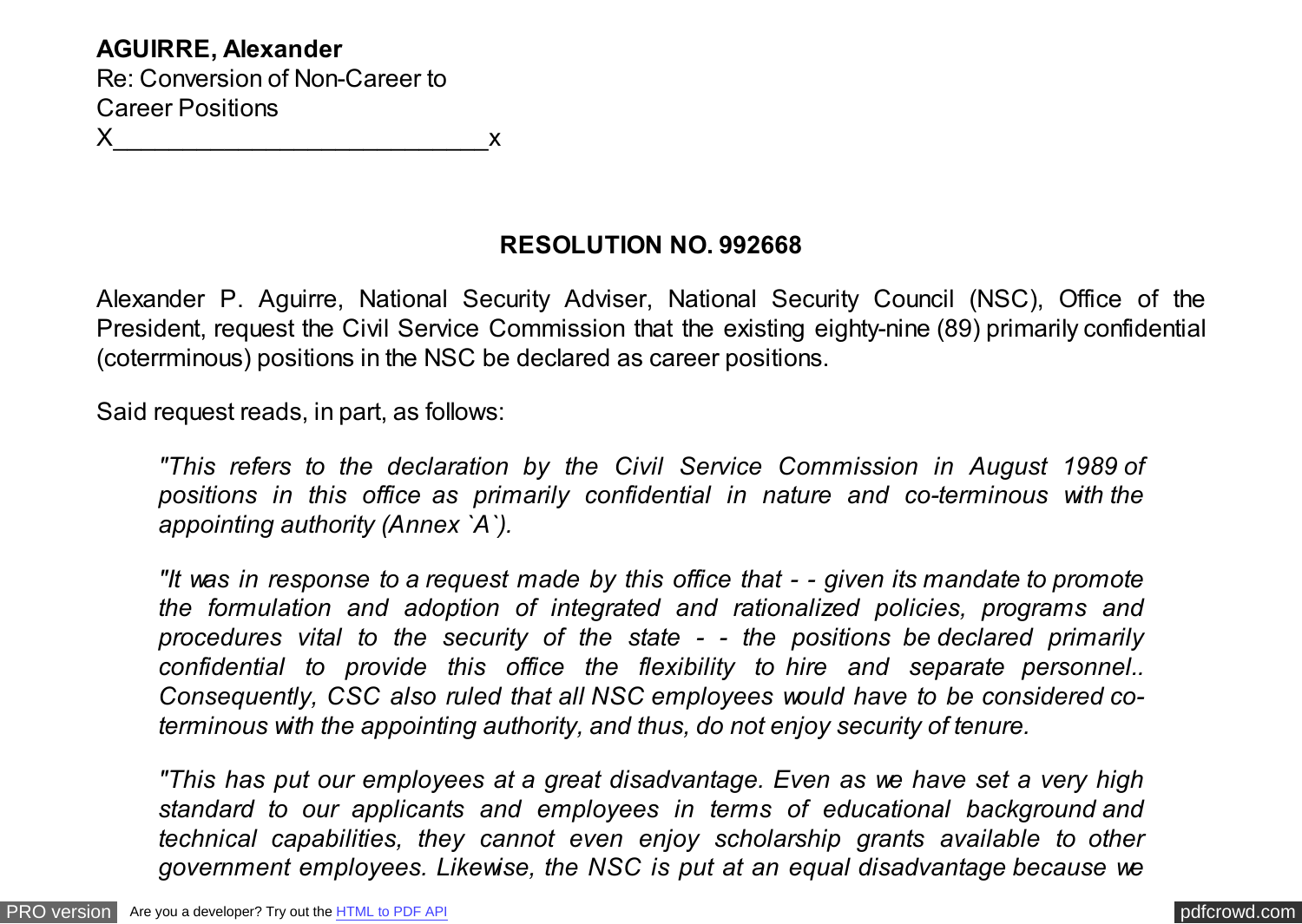*cannot attract highly qualified applicants and a number of our competent employees have left for better opportunities particularly offers that provide security of tenure.*

*"In this connection, may we request that eighty-nine (89) NSC positions (Annex `B') be considered career positions and employees appointed to these positions be given `Permanent' status. This number includes one (1) Assistant Director General and six (6) Director III positions to be considered career positions to encourage professionalism and so they can provide the continuity in case of a change in the administration.*

*"Twelve (12) positions will remain confidential and co-terminous positions to give flexibility to the appointing authority in the selection of officials and immediate staff (Annex `C').*

*"As regards ten (10) employees (Annex `D') who occupy positions being requested for consideration as career positions but who do not meet the CSC eligibility requirements for permanency, may we request that they be meantime given `Temporary' employment status. They have been advised of this request so they are in the process of acquiring their CS eligibilities."*

Specifically, the non-career positions sought to be converted into career positions are as follows:

| <b>POSITION TITLE</b>                   | <b>SALARY</b><br><b>GRADE</b> | NO. OF<br><b>POSITIONS</b> |
|-----------------------------------------|-------------------------------|----------------------------|
| <b>Assistant Director-General</b>       | -29                           |                            |
| Director III                            | 27                            | 6                          |
| <b>National Security Specialist V</b>   | 24                            | 13                         |
| <b>National Security Specialist IV</b>  | 22                            | 13                         |
| <b>National Security Specialist III</b> | 19                            | 17                         |
| <b>National Security Specialist II</b>  | 16                            | 11                         |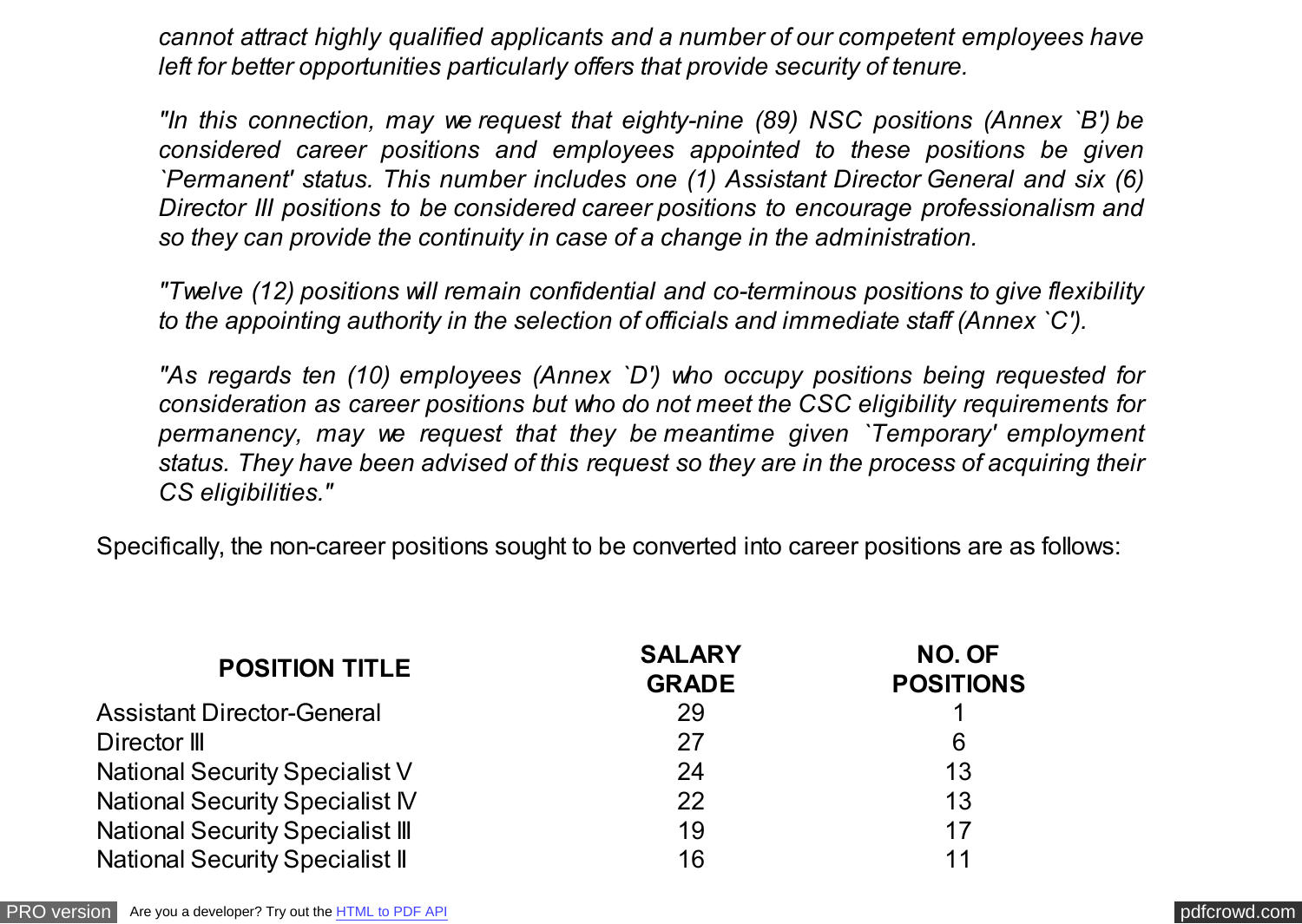| <b>Executive Assistant I</b>          | 14             |       |
|---------------------------------------|----------------|-------|
| <b>National Security Specialist I</b> | 12             |       |
| Secretary II                          | 9              |       |
| Secretary I                           |                |       |
| <b>Assistant Statistician</b>         | 9              |       |
| <b>Planning Assistant</b>             | 8              | 8     |
| Human Resource Management             | 8              |       |
| Assistant                             |                |       |
| <b>Administrative Assistant</b>       | 8              |       |
| <b>Budgeting Assistant</b>            | 8              |       |
| Artist Illustrator II                 | 8              |       |
| Data Entry Machine Operator II        | 8              |       |
| <b>Chauffeur II</b>                   | 6              |       |
| <b>Chauffeur I</b>                    | 5              |       |
| Driver I                              | 3              | 2     |
| Messenger                             | $\overline{2}$ | 3     |
| <b>Utility Worker I</b>               |                |       |
|                                       |                | Total |
|                                       |                | 90    |

The Commission, after having thoroughly reviewed and evaluated all the documents submitted specifically the duties and responsibilities attached to the positions sought to be converted into career positions, finds nothing contrary or opposed to the Civil Service Law and Rules should the aboveenumerated positions be converted into career positions. The conversion of said positions from noncareer (coterminous) to career service would all the more give meaning to and strengthen the constitutional provision affording security of tenure to employees in government, which the Commission is mandated to enforce and protect. **(CSC Resolution No. 991535, Nazareno Roberto**)

The conversion of the abovestated non-career positions to career positions, however, is subject to the condition that only those incumbents to the non-career (co-terminous) positions who meet all the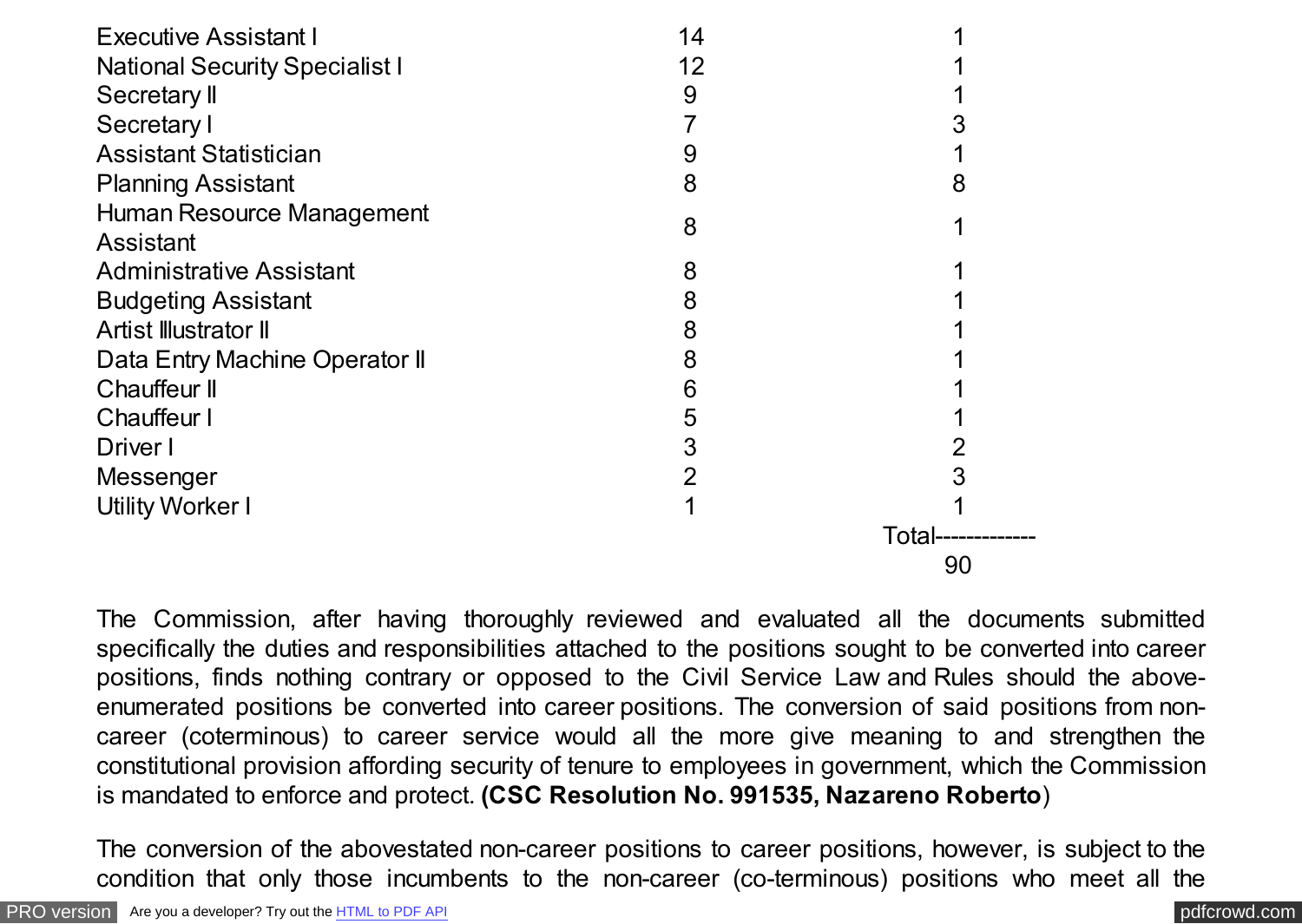qualifications as provided for in the Qualification Standards (QS) Manual, including the appropriate civil service eligibility may be converted to career service positions. Those who do not meet the qualifications provided for in the said QS Manual including the appropriate eligibility shall remain in their respective positions under the non-career (coterminous) status. This is in consonance with the pronouncement laid down by the Commission in its earlier **Resolution No. 991535, dated July 12, 1999** which declared certain non-career positions in the office of the Secretary-General, Office of the Sergeant-At-Arms, and the Office of the Director-General, Congressional Planning and Budget Office, House of the Representatives to career positions.

Furthermore, such condition is being imposed to maintain and uphold the law mandating that entrance to the career service shall be based on merit and fitness to be determined as far as practicable by competitive examination. For indeed, conversion of non-career, in this case (primarily confidential) coterminous positions, to career items based on the full qualification of the incumbents in the observance of the professionalization principle would undermine the merit and fitness principle requiring civil service eligibility for career service positions because non-career (coterminous) positions do not require civil service eligibility.(supra)

**WHEREFORE**, the request of Alexander P. Aguirre is hereby granted. Accordingly, all of the enumerated positions in the National Security Council are hereby declared career positions provided that the incumbents thereof meet the qualification standards of the position.

Quezon City, **DEC O3, 1999**

**CORAZON ALMA G. DE LEON**